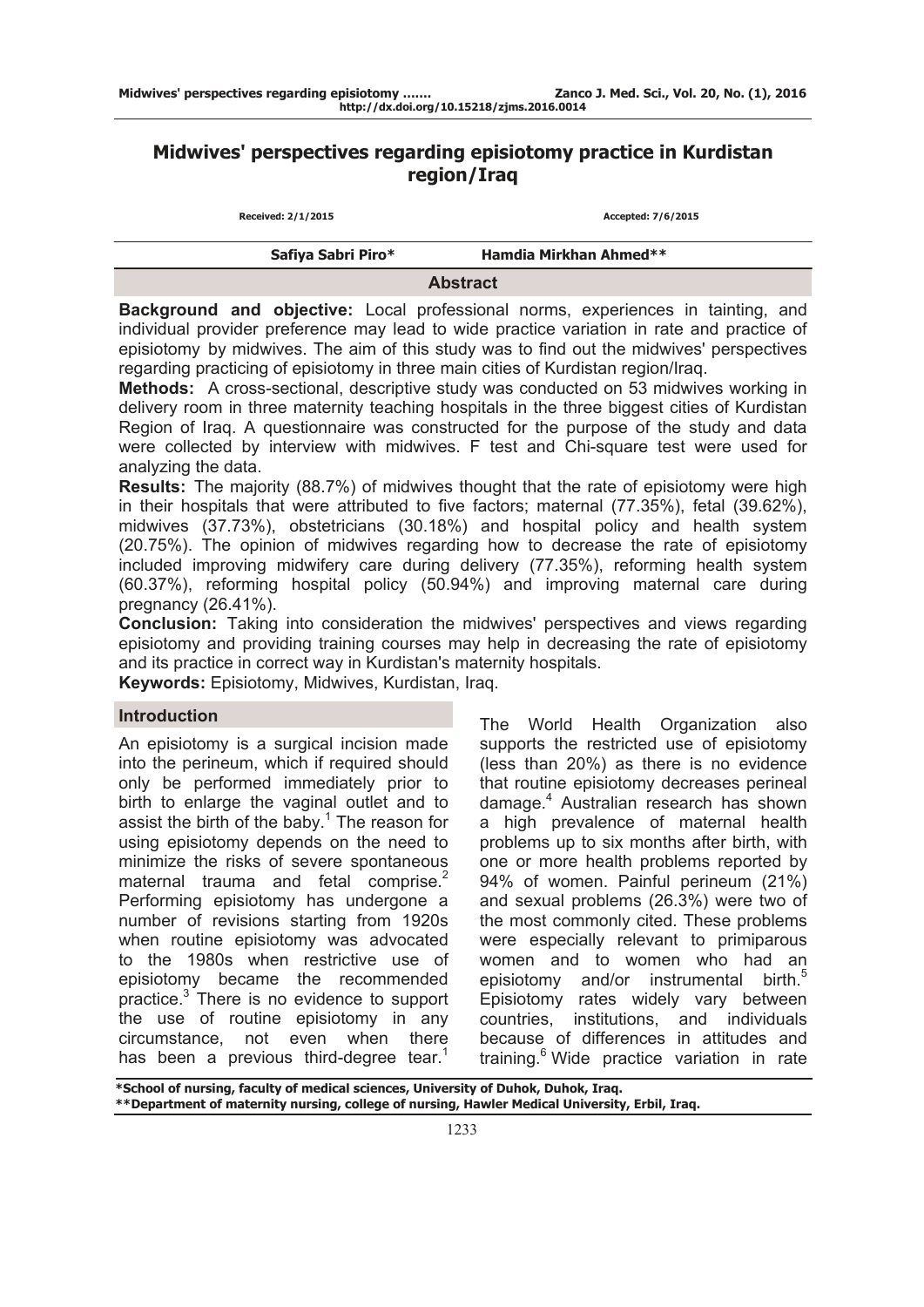| Midwives' perspectives regarding episiotomy | Zanco J. Med. Sci., Vol. 20, No. (1), 2016 |
|---------------------------------------------|--------------------------------------------|
| http://dx.doi.org/10.15218/zjms.2016.0014   |                                            |

and practice of episiotomy suggest that episiotomy use is heavily driven by local professional norms, experiences in tainting, and individual provider preference rather than variation in the physiology of vaginal birth.<sup>7</sup> It is in the scope of practice of a midwife to infiltrate the perineum and perform an episiotomy. The use of episiotomy should, however, be restricted to expediting the birth only when the presenting part is fully distending the birth only when there is evidence of a non-assuring fetal heart rate pattern.<sup>1</sup> Although there is no formal statistics regarding rate of episiotomy in Iraq, the Kurdistan's midwives are performing episiotomy without restrictions. Midwives are responsible for performing episiotomy but they are not allowed to suture it. Knowing the perspective and thoughts of midwives are necessary to improving a program and changing health and hospital policy for restriction of performing episiotomy. The aim of this study was to find out (1) some aspects of practicing episiotomy by midwives in three main cities of Kurdistan region/Iraq, (2) the midwives' perspectives regarding rate of episiotomy, (3) the opinion of midwives toward accepting the responsibility of suturing of episiotomy.

# **Methods**

This cross-sectional, descriptive study was conducted between July 1<sup>st</sup>, 2013 and July  $10^{th}$ , 2014 in the three governorates of Erbil, Duhok and Suleimanya of Kurdistan Region of Iraq. The study was conducted in the three biggest maternity teaching hospitals in the main cities of each governorate. All midwives (n=53) working in delivery rooms were included as study sample. The purposive sampling method was used. Midwives who had less than one year experience of working in delivery room were excluded from the study (12 midwives). The study was approved by the Ethical Committees of the College of Nursing of Hawler Medical University and the Directorate of Health of

each governorate. Midwives had nursing or midwifery qualification as described in the Table 1. There is no difference between job description of midwives with nursing and midwifery qualifications. Therefore, this study refers to all participants as "midwives". The purpose of the study was explained to each midwife during personal interview, and an informed verbal consent was obtained. Data were collected through interview with midwives. A questionnaire was constructed for the purpose of the study by researcher that included the following variables: Demographic characteristics of the study sample and questions regarding their practice and their perspective regarding rate of performing episiotomy. Open ended questions were used to find out the perspectives of midwives regarding reasons of episiotomy. The researcher categorized the reasons into five factors; maternal factors (high number of mothers, primipara, previous perineal repair, obesity, uncooperative and exhaustion mothers), fetal factors (high number of big baby and tired baby and meconium), midwives factors (few numbers of midwives, fear from complications and punishment in case of problem), obstetricians factors (early admission, decreasing number of operation, high use of pitocin, order for all primipara by obestetricians) and hospital policy and health system factor (no prenatal education, routine care). Data were analyzed using the statistical package for the social science (version 18). Analysis of variance (ANOVA) was used to compare means of three groups. Chi-square test of association was used to compare proportions. Fisher's exact test was used when more than 20% of the cells of the table have expected count less than 5. A *P* value of ≤0.05 was considered as statistically significant and ≤0.01 as highly significant. Questions regarding opinion of midwives regarding episiotomy were analyzed qualitatively.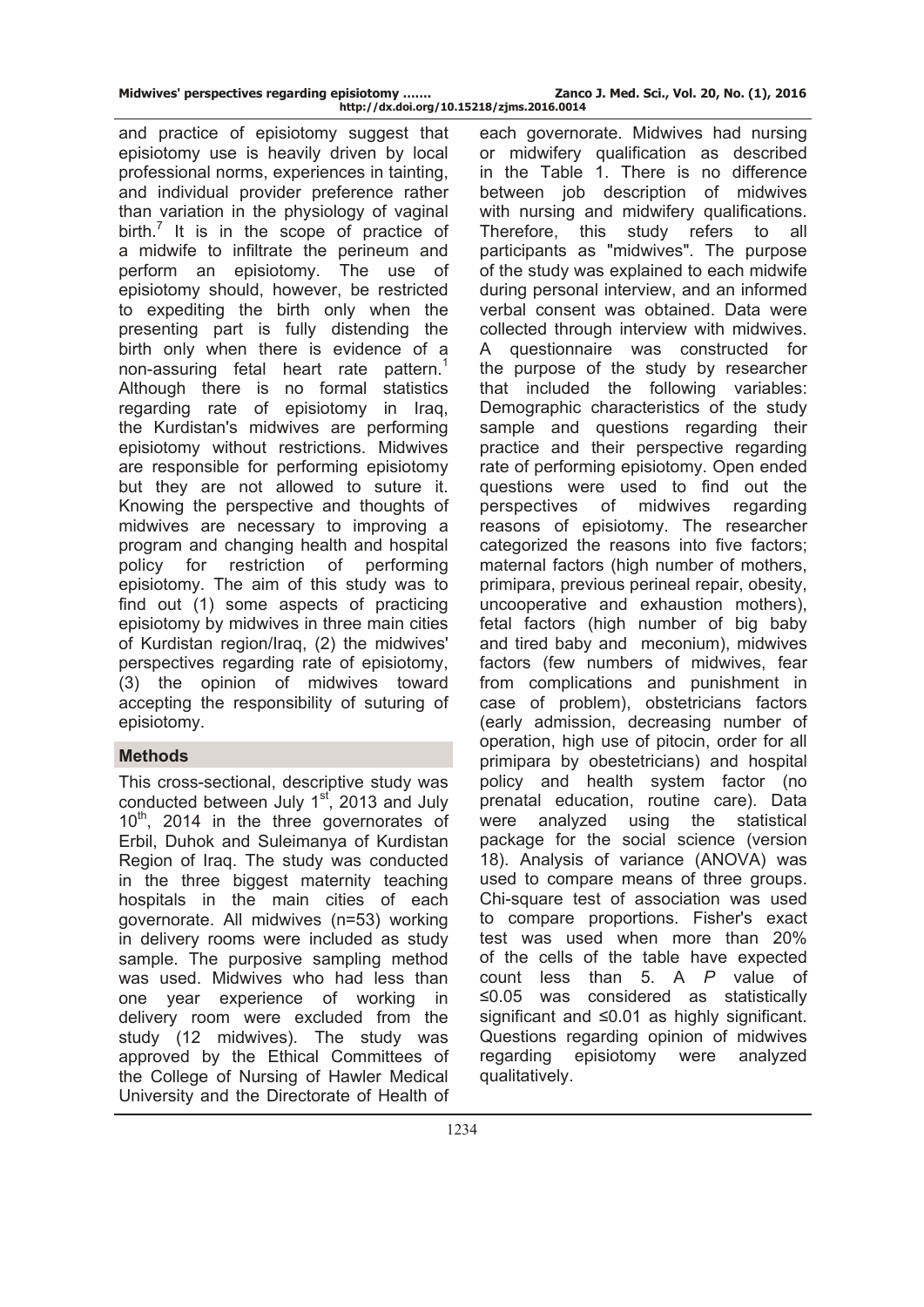| Midwives' perspectives regarding episiotomy | Zanco J. Med. Sci., Vol. 20, No. (1), 2016 |
|---------------------------------------------|--------------------------------------------|
| http://dx.doi.org/10.15218/zjms.2016.0014   |                                            |

# **Results**

The number of midwives participated in the study from the three cities was as following: Erbil 17, Duhok 18 and Sulemanyia 18. There was statistically significant difference regarding demographic characteristics of midwives in terms of age, years of experience in delivery room, specialty and

level of education in nursing/midwifery and shift of working; the mean age and years of experience in delivery room of midwives in Sulemanyia was lower than in Erbil and Duhok. The majority of midwives in Sulemanyia and Duhok were midwives and were graduated from secondary or institute of midwifery (Table 1).

**Table 1:** Frequency distribution of demographic characteristics of the study sample in three cities

| <b>Variables</b>                                                                       | <b>Erbil</b><br>No. (%)     | <b>Duhok</b><br>No. (%)     | Sulemanyia<br>No. (%)      | P value    |
|----------------------------------------------------------------------------------------|-----------------------------|-----------------------------|----------------------------|------------|
| Age (Mean ± standard<br>deviation)                                                     | 40±9.478                    | 39.33± 3.835                | 34.17±5.448                | 0.022      |
| Years of experience in<br>delivery room<br>(Mean ± standard deviation)                 | 11.24±10.214                | 21.22±4.609                 | 8.39±6.801                 | < 0.001    |
| <b>Specialty</b><br>Nurse-midwife<br>Midwife                                           | 8(47)<br>9(53)              | 1(5.5)<br>17(94.5)          | 1(5.5)<br>17(94.5)         | $0.002*$   |
| <b>Level of education</b><br>primary school of nursing<br>secondary school of nursing/ | 2(11.7)<br>11(64.7)         | 12(66.7)<br>5(27.7)         | 2(11.1)<br>7(38.9)         | $< 0.001*$ |
| midwifery<br>nursing/midwifery institute<br>college of nursing/midwifery               | 1(5.9)<br>3(17.7)           | 1(5.6)<br>0(0)              | 7(38.9)<br>2(11.1)         |            |
| <b>Shift of working</b><br>morning<br>evening & night<br>all shift                     | 7(41.1)<br>2(11.8)<br>8(47) | 3(16.7)<br>0(0)<br>15(83.3) | 1(5.5)<br>0(0)<br>17(94.5) | 0.010      |

\* Fisher-exact test was applied.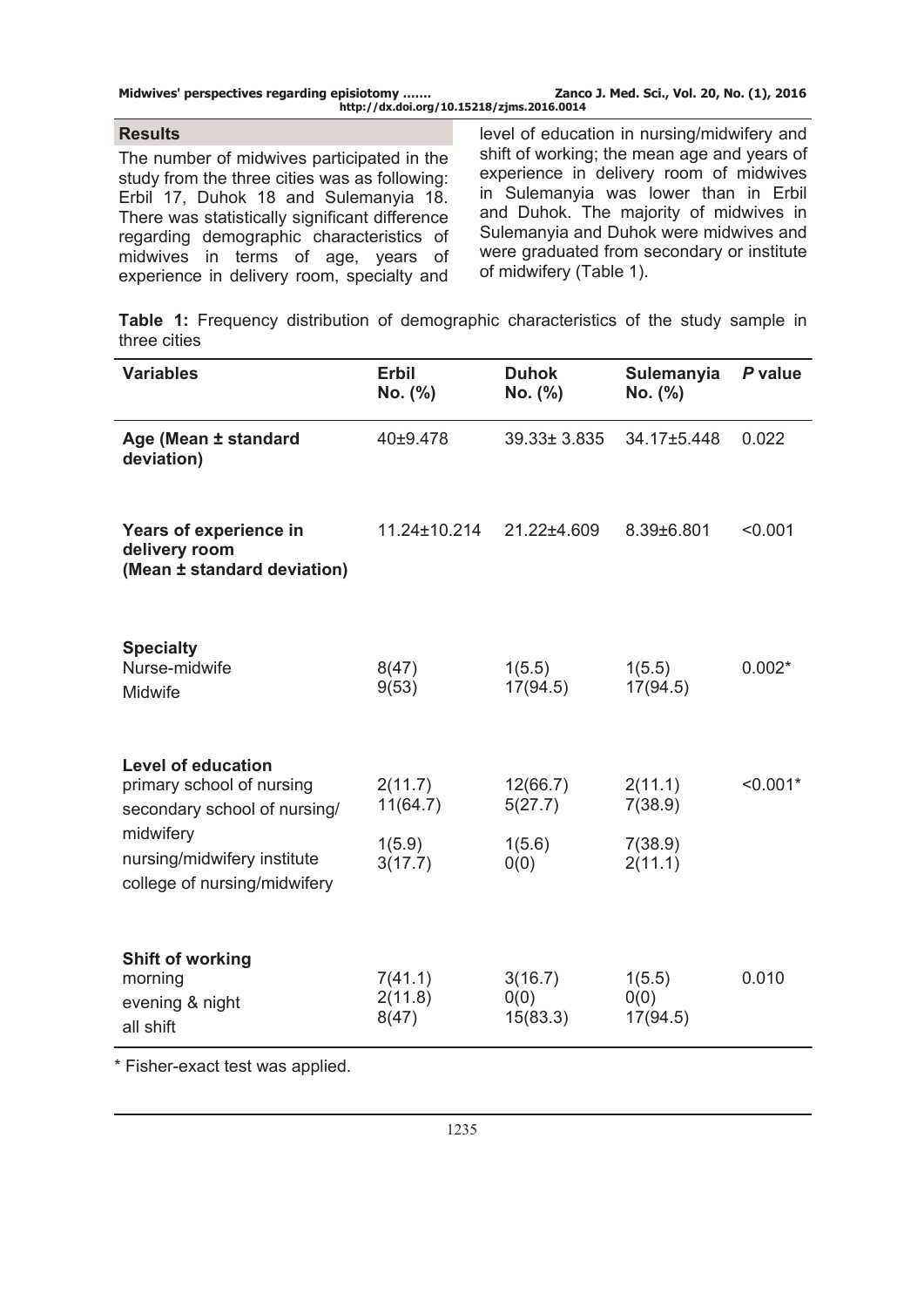| Midwives' perspectives regarding episiotomy<br>http://dx.doi.org/10.15218/zjms.2016.0014 |  | Zanco J. Med. Sci., Vol. 20, No. (1), 2016 |
|------------------------------------------------------------------------------------------|--|--------------------------------------------|
|------------------------------------------------------------------------------------------|--|--------------------------------------------|

There was highly significant difference between midwives' practice of three cities regarding informing mother prior to performing episiotomy and giving instructions to mother after episiotomy. Almost all midwives try to avoid episiotomy and majority of them did not accept mother's request about avoiding performing

episiotomy. There was no significant difference between midwives in three cities. The highest proportion (54.54%) of answers of midwives regarding reasons of refusing the request of mother for performing episiotomy was as follows "the mothers don't know the complications and we know they need it" (Table 2).

**Table 2:** Practice of midwives regarding episiotomy.

| <b>Practice</b>                                                                | Erbil<br>No. (%) | <b>Duhok</b><br>No. (%) | Sulemanyia<br>No. (%) | P value    |
|--------------------------------------------------------------------------------|------------------|-------------------------|-----------------------|------------|
| Try to avoid episiotomy                                                        |                  |                         |                       |            |
| - yes                                                                          | 15(88.2)         | 14(77.3)                | 16(88.2)              | $0.706*$   |
| $- no,$                                                                        | 2(11.8)          | 4(22.2)                 | 2(11.1)               |            |
| Give instructions to mother with episiot-                                      |                  |                         |                       |            |
| omy                                                                            | 0(0)             | 18(100)                 | 17(94.4)              | < 0.001    |
| - yes                                                                          | 17(100)          | 0(0)                    | 1(5.6)                |            |
| - no                                                                           |                  |                         |                       |            |
| Inform mother to perform episiotomy                                            |                  |                         |                       |            |
| - yes                                                                          | 14(82.4)         | 13(72.2)                | 5(27.8)               |            |
| - no                                                                           | 2(11.8)          | 2(11.1)                 | 13(72.2)              | $< 0.001*$ |
| - sometimes                                                                    | 1(5.8)           | 3(16.7)                 | 0(0)                  |            |
| Accept mother's request regarding                                              |                  |                         |                       |            |
| refuse performing episiotomy                                                   |                  |                         |                       |            |
| - yes                                                                          | 4(23.5)          | 4(22.2)                 | 1(5.6)                | $0.284*$   |
| - no                                                                           | 13(76.5)         | 13(72.2)                | 17(94.4)              |            |
| - sometimes                                                                    | 0(0)             | 1(5.6)                  | 0(0)                  |            |
|                                                                                | No. (%)          |                         |                       |            |
| If no why?                                                                     |                  |                         |                       |            |
| - I am responsible for complications not<br>mother                             | 16(36.36)        |                         |                       |            |
| - Mother don't know the complications<br>and I know she need it                | 24(54.54)        |                         |                       |            |
| - In case of induction of labor episiotomy<br>must be done (obstetricians say) | 1(2.27)          |                         |                       |            |
| - No answer                                                                    | 1(2.27)          |                         |                       |            |
| * Fisher-exact test was applied.                                               |                  |                         |                       |            |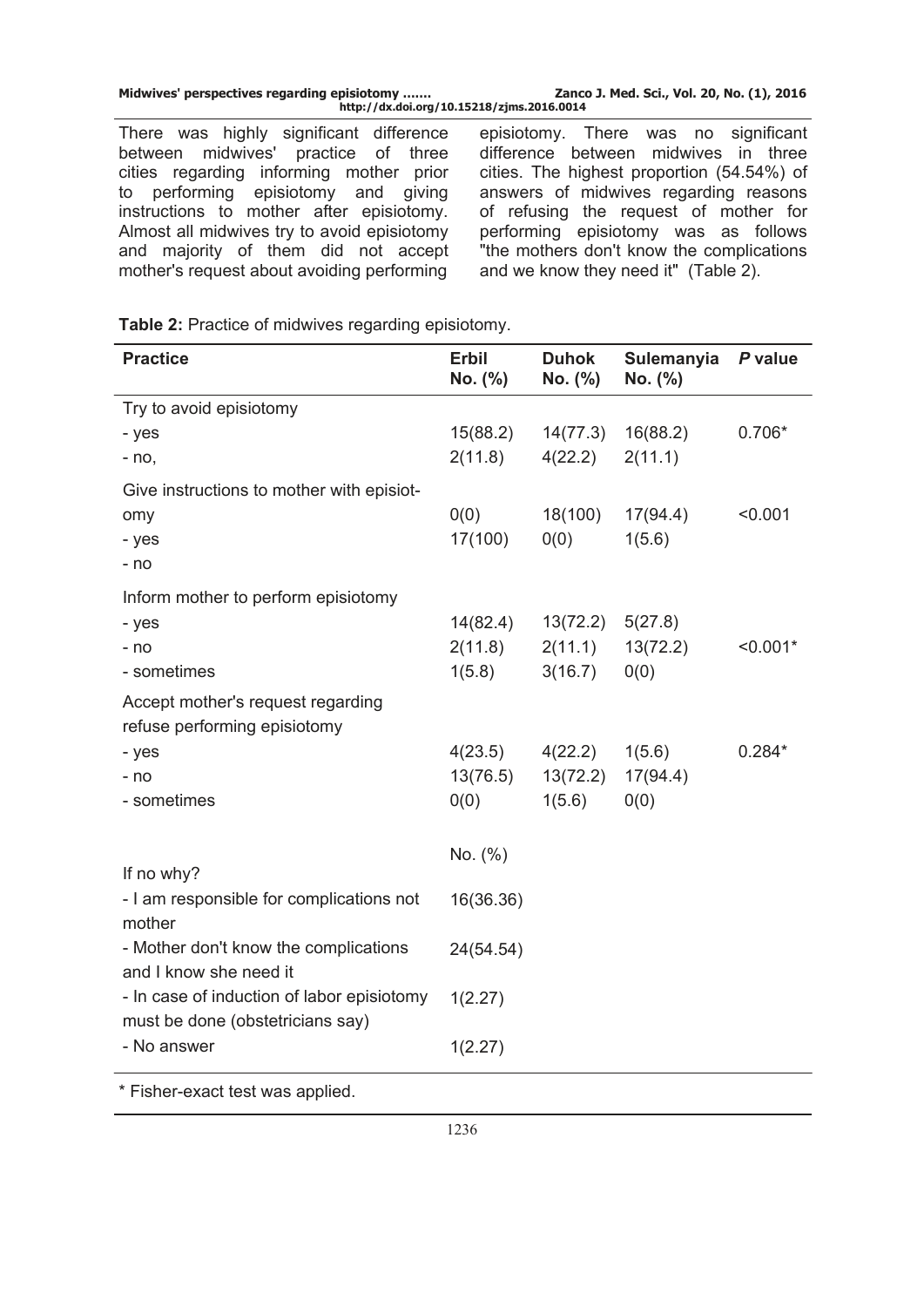| Midwives' perspectives regarding episiotomy | Zanco J. Med. Sci., Vol. 20, No. (1), 2016 |
|---------------------------------------------|--------------------------------------------|
| http://dx.doi.org/10.15218/zjms.2016.0014   |                                            |

The majority (88.7%) of the study sample thought that episiotomy rate was high in their hospitals. The answers of midwives regarding reasons of high rate of episiotomy were related to five factors; maternal (77.35%), fetal (39.62%), midwives (37.73%), obstetricians (30.18%) and hospital policy and health system (20.75%). The opinion of midwives regarding how to decrease the rate of episiotomy included improving midwifery care during delivery (77.35%), reforming health system (60.37%), reforming hospital policy (50.94%) and improving maternal

care during pregnancy (26.41%). In answer of this question "do you want to accept the responsibility of suturing episiotomy if hospital policy allows you?", most of midwives (64.2%) answered "yes" and the more frequent reasons for positive answer were "this is midwife decision (my cutting) and midwife is more expert than obstetricians" (Table 3). Only nine of midwives had training course regarding episiotomy. In addition they mentioned that "there is no clear hospital policy and specific guideline regarding restrictive episiotomy practice."

| Table 3: Midwives' perspective regarding high rate of episiotomy. |  |  |  |  |  |
|-------------------------------------------------------------------|--|--|--|--|--|
|-------------------------------------------------------------------|--|--|--|--|--|

| <b>Questions</b>                                                                             | Yes*<br>$No(\% )$ | <b>No</b><br>$No(\% )$   |
|----------------------------------------------------------------------------------------------|-------------------|--------------------------|
| High rate of episiotomy in hospital?                                                         | 47(88.7)          | 6(11.3)                  |
| If yes, mention the reasons                                                                  |                   |                          |
| A- Maternal factors                                                                          | 41(87.23)         |                          |
| <b>B-Fetal factors</b>                                                                       | 21(44.68)         |                          |
| C- Midwives factors                                                                          | 20(42.55)         |                          |
| D-Obstetricians factors                                                                      | 16(34.04)         |                          |
| E- Hospital policy and health system                                                         | 11(23.40)         | -                        |
| F-I don't know                                                                               | 1(2.12)           |                          |
| Ways of decreasing the rate of episiotomy                                                    |                   |                          |
| A- improving midwifery care during delivery                                                  | 41(87.23)         |                          |
| B- Reforming health system                                                                   | 32(68.08)         |                          |
| C- Reforming hospital policy                                                                 | 27(57.44)         |                          |
| D- Improving maternal care during pregnancy                                                  | 14(29.78)         | -                        |
| E-I don't know                                                                               | 2(4.25)           |                          |
|                                                                                              |                   |                          |
| Accepting to take responsibility of suturing of episiotomy if health<br>policy assigned you. | 34(64.2)          | 19(53.5)                 |
| If yes why?                                                                                  |                   |                          |
| - this is midwife decision (my cutting)                                                      | 4(8.51)           |                          |
| - midwife is more expert than obstetricians                                                  | 13 (27.65)        | $\overline{\phantom{a}}$ |
| - Discharge mother sooner                                                                    | 8(50)             |                          |
| - obstetricians are not available all time                                                   | 3(8.82)           |                          |
| - we do every things just no suturing                                                        | 1(2.94)           |                          |
| If no why?                                                                                   |                   |                          |
| - this is not midwife responsibility                                                         | 6(17.64)          |                          |
| - midwives have no enough time                                                               | 3(8.82)           |                          |
| - high responsibility                                                                        | 4(8.51)           |                          |
| - lack of training on suturing                                                               | 1(2.94)           |                          |
| - procedure is associated with complications                                                 | 4(8.51)           |                          |
| * Multiple answers by the same midwife for the same question were recorded.                  |                   |                          |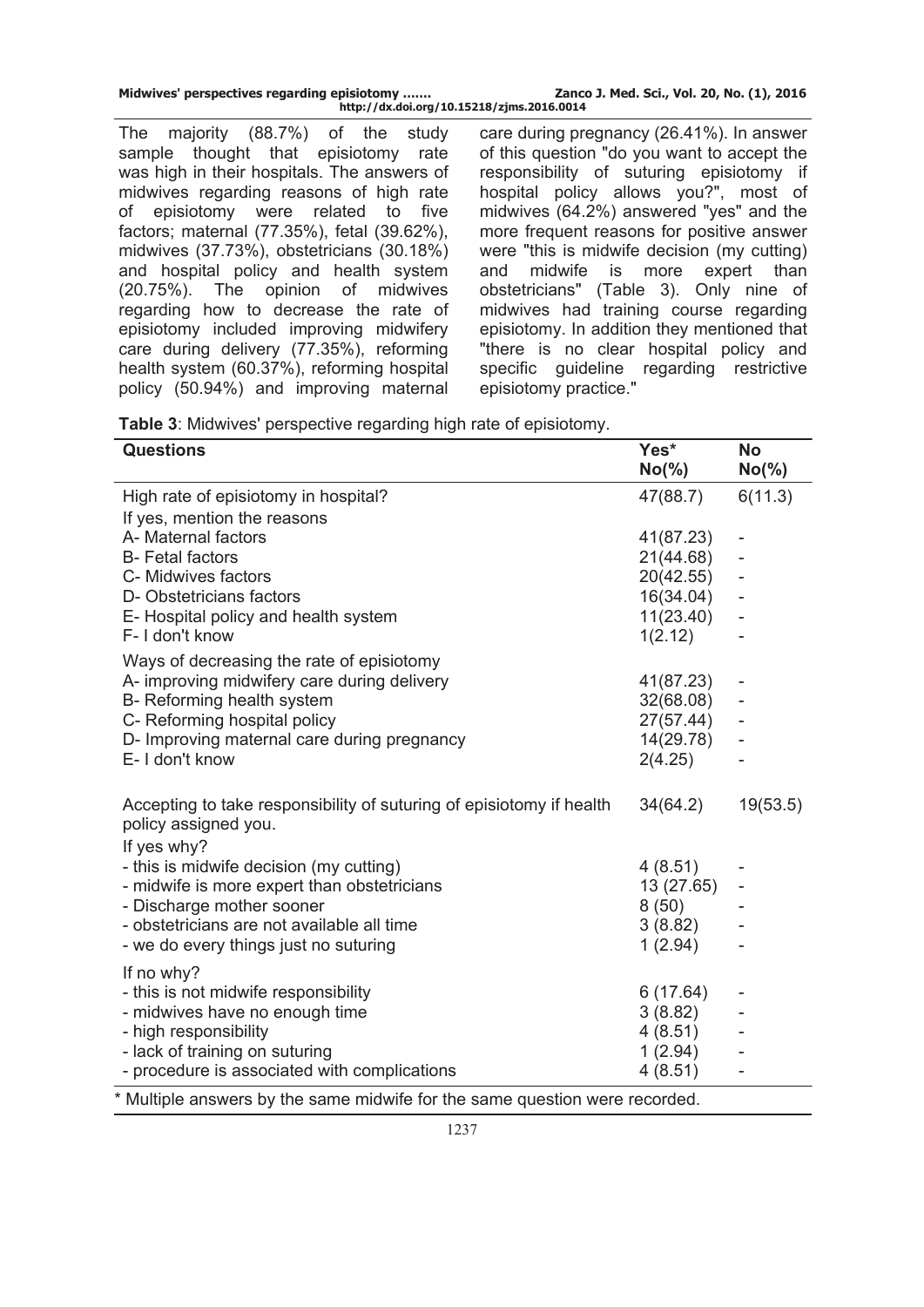**Midwives' perspectives regarding episiotomy ……. Zanco J. Med. Sci., Vol. 20, No. (1), 2016** 

### **Discussion**

As there is no evidence to support the routine episiotomy and WHO recommendations for restricted use of it, $4$ knowing the midwives' practice and their opinion regarding performing episiotomy is one one main area in delivery care. The aims of the present study were to understanding the pattern of practicing episiotomy by midwives and the reasons of high rate of episiotomy from their perspective, in addition to find out the opinion of midwives toward accepting the responsibility of suturing of episiotomy. The results of the present study indicated that the majority of midwives are trying to avoid episiotomy, almost of all of midwives in Duhok and Sulemanyia cities are giving instructions to mother after at discharge from delivery room, more than half of them inform the mother before performing episiotomy. The majority of midwives are refusing to accept the mother request for avoiding episiotomy because of responsibility and fear from complications of not performing episiotomy. Results of a study done by Rashid and Ali on 75 midwives, who were working at the delivery room in six hospitals in Baghdad city/Iraq, indicated that 68 of them never inform the mother before performing the episiotomy.<sup>8</sup> Most midwives try to avoid episiotomies because they feel that the recovery is longer and more uncomfortable than with a non surgical delivery or even with repair of a tear. They pointed out that tears are usually much smaller than an episiotomy incision and rarely go through muscle.<sup>9</sup> Midwives must get the verbal consent from the woman prior the performing the episiotomy.<sup>1</sup> Midwives' reasons for performing episiotomies were attributed to midwifery training, fear of doing harm and perceived clinician expectation, and were not consistent with current international practice guidelines. Reasons for avoiding episiotomies were associated with patient-centeredness and job satisfaction. Midwives agreed on the need to reduce episiotomy rates.<sup>10</sup> In a study done by

Tackla et al on all midwives working in Pumwani Maternity Hospital, they found lack of specific guidelines on specific procedures, personal attitude and inadequate administration support for evidence-based episiotomy practice.<sup>11</sup> An understanding of factors underlying this decision-making process will inform future strategies to change provide practice using motivational and other learning theories, hence aligning episiotomy practice in delivery units to current accepted practice quidelines.<sup>12</sup> No appropriate episiotomy practice by Kurdistan Midwives may be due to this fact that each maternity teaching hospital in three cities of Kurdistan provides care for more than one million populations. The crowded delivery rooms with few numbers of midwives and beds may be the cause for labor and delivery care in low quality and standards. In a study conducted by Goldberg et al to determining the effect of large body of literature strongly advocating the selective use of episiotomy, they concluded that there was a statistically significant reduction in the overall episiotomy rate between 1983 and 2000. They discussed that this change in practice pattern may largely be due to impact of a growing body of literature against routine episiotomy, including that derived from randomized controlled trails. Additionally, improved patient education and participation in decision making and changes in use of forceps and vacuum assistance probably play a role in reducing the overall number of episiotomies. No specific policy or educational initiative regarding episiotomy was implemented during the study period.<sup>6</sup> The majority of midwives in the present study viewed episiotomy as a highly practiced procedure in delivery rooms. They mentioned many factors which play role in the present high rate of episiotomy as maternal factors (high number of mothers, primipara, AP repair, obesity, uncooperative and exhaustion mothers), fetal factors (high number of big baby and tired baby and meconium), midwives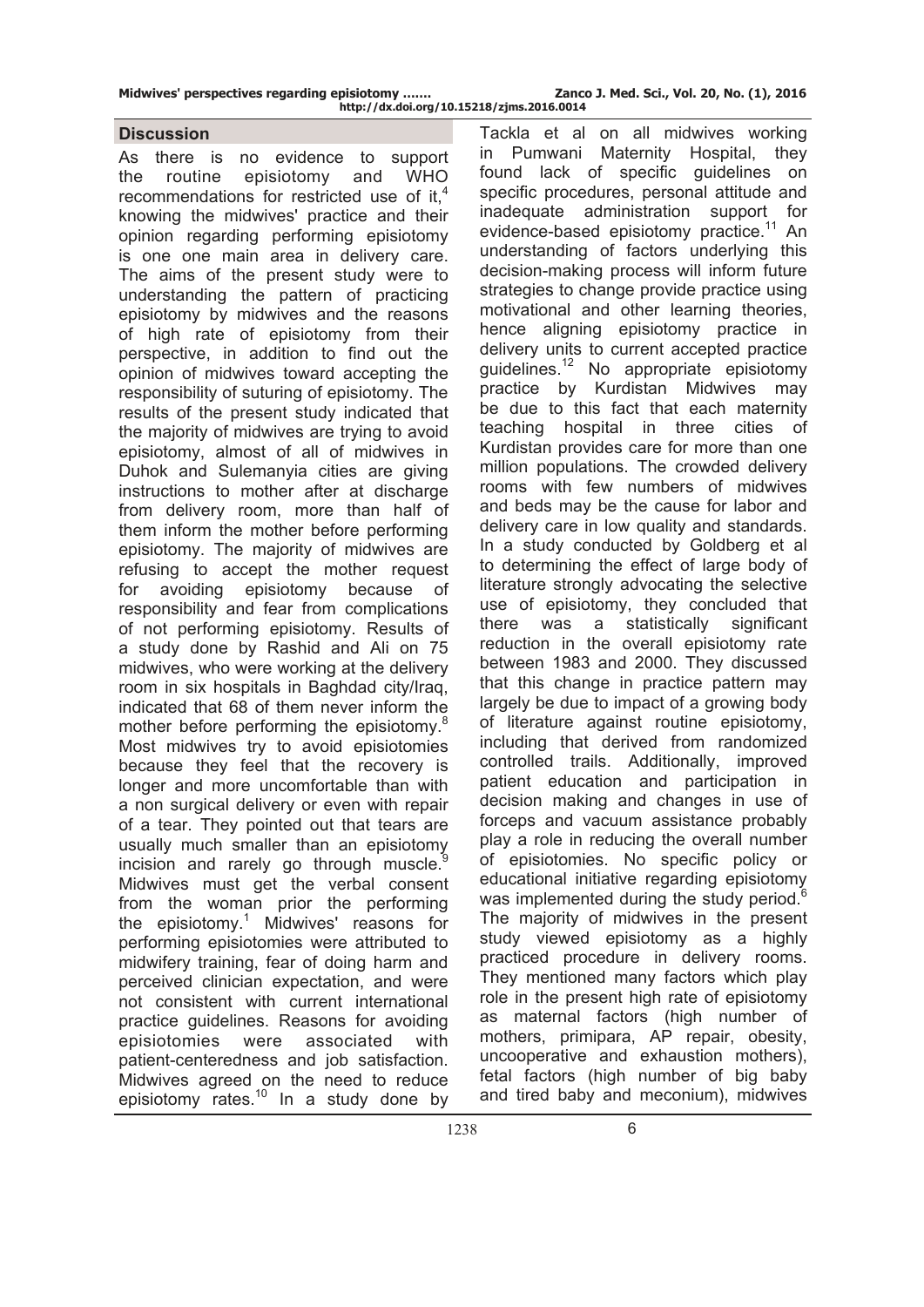|  | Midwives' perspectives regarding episiotomy |                                           | Zanc |
|--|---------------------------------------------|-------------------------------------------|------|
|  |                                             | http://dx.doi.org/10.15218/zjms.2016.0014 |      |

factors (few numbers of midwives, fear from complications and punishment in case of problem), obstetricians factors (early admission, decreasing no of operation, high use of pitocin, order for all primipara by obstetricians) and hospital policy and health system factor (no prenatal education, routine care). The results of the present study are supported by the results of Wu et al on 77 midwives in Singapore, in which maternal factors, neonatal factors and midwives factors were associated with increased risk of episiotomy. $^{13,14}$ Some delivery practices, such as 'hand on' compared with 'hands poised' for perineal guarding have been shown to be associated with higher rates of<br>episiotomy,<sup>15</sup> and provider experience, and provider experience, beliefs and training are other potential factors that may influence episiotomy rates.16 Improving midwifery care during delivery (giving enough time to the mother, encourage mother to be cooperate, no supine position and premium support during delivery, increase movement of the mother), reforming health system and health policy (increase number of midwives, decrease number of mothers admitted, no early admission, no giving early piton, supporting midwives, encourage for home delivery) and improving maternal care during pregnancy ( prenatal education and exercise, normal baby size) were midwives' opinion for decreasing the rate of episiotomy. Results of a study done by Henriksen et al on 30 midwives to evaluate the use of feedback by graphical profiles of rates of episiotomy and the impact on clinical practice and perineal state after spontaneous vaginal deliveries assisted by midwives with different attitudes towards episiotomy, showed that the overall rate of episiotomy decreased by about 7% from 37.1%. They concluded that changes in the use of episiotomy induced by awareness of clinical practice among midwives seem to increase the incidence of parturient with intact perineum without a concomitant rise in tears of the anal sphincter.<sup>11</sup> Robinson **Midden Bidger 1. Midden Excited Excited** Political Political Political Political Political Political Political Poli

et al found that the strongest factor associated with episiotomy at delivery was category of obstetric provider, in which midwives performed episiotomies at lower rate  $(21.4\%)$  than faculty  $(33.3\%)$ <sup>12</sup> In the present study only nine midwives had updating training course on episiotomy. No hospital policy or guidelines are present for restrictive episiotomy and its practice. Most of midwives have low level of education in midwifery. All of these may play role in their view and attitude regarding rate of episiotomy and ways of decreasing it. The majority of the midwives in the present study mentioned that if the health policy assigned them to take responsibility of suturing the episiotomy, they will accept it. Taking the responsibility of suturing the episiotomy by midwives may encourage them to practice it according to evidence and improve their practice and perspective regarding decreasing the rate of episiotomy. According to the International Confederation of Midwives, suturing episiotomy is included in essential competency of midwives.17 The limitations of the present study were using individual interviews instead of focus groups to identifying their perspectives and studying few aspects of midwives' practice regarding episiotomy.

# **Conclusion**

Taking into consideration of midwives perspectives and views regarding episiotomy and providing training courses and guidelines for practicing it as well as sharing their experience between them by group discussions may help to decreasing the rate of episiotomy and its practice in correct way in Kurdistan maternity hospitals. Further studies are needed on quality of episiotomy procedure and complications.

# **Conflicts of interest**

The authors report no conflicts of interest.